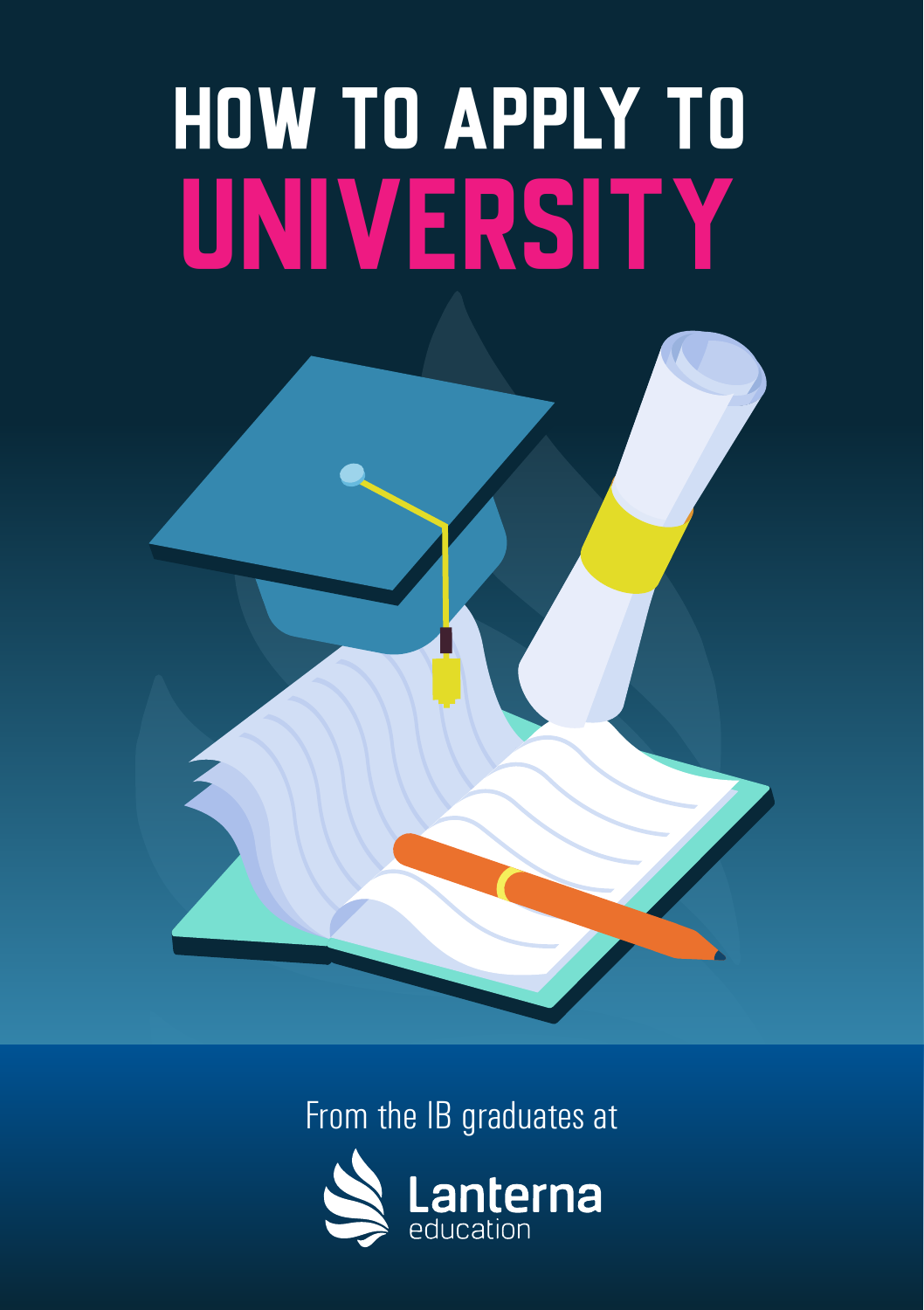# <span id="page-1-0"></span>**Contents**

| 3 | What do you want to study? |  |
|---|----------------------------|--|
|   |                            |  |

- [Where do you want to study?](#page-3-0)
- [Applying to UK Universities](#page-5-0)
- [How to write a Personal Statement](#page-6-0)
- [Applying to US Universities](#page-9-0)
- [Applying to Canadian Universities](#page-11-0)
- [Applying to German Universities](#page-12-0)
- [Applying to Dutch Universities](#page-13-0)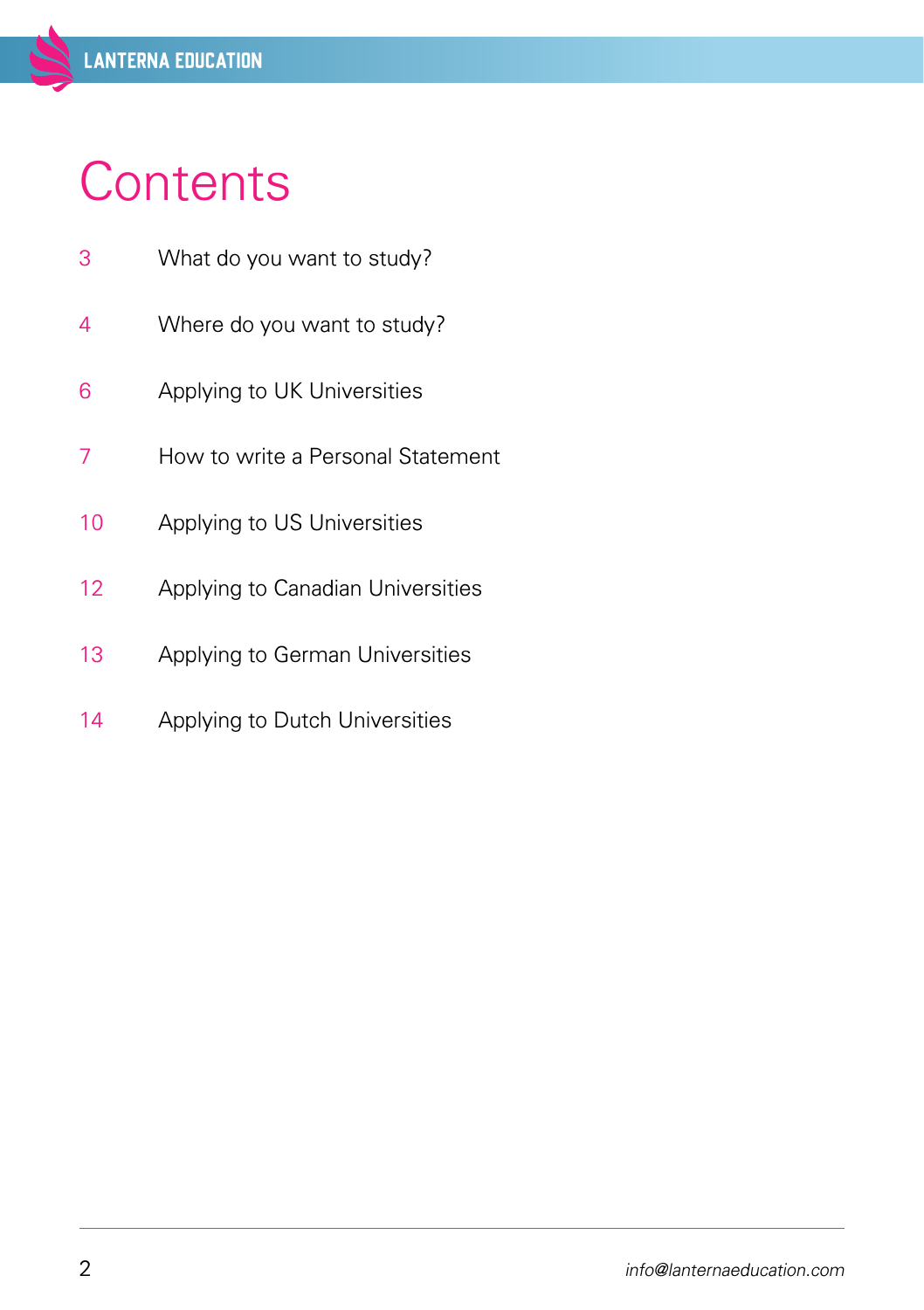<span id="page-2-0"></span>As IB students, we always love to talk about points. We fear less than 24 and dream of achieving 40+. The truth is, however, that points don't matter unless they lead us to where we want to be after our high school education. For many IB students, the end goal of their diploma is being accepted into the university of their dreams. In this guide, the Lanterna team will provide you with all the guidance needed to select and apply using the knowledge of our top tutors! All of our team went through the same process and are now studying or are graduates of elite universities across the globe!

#### **What do you want to study?**

At this point in your IB you might have an idea of what you want to study at university! If so, great! If not, don't panic! Choosing the course you want to study at university can feel like a big decision but it should be an **exciting** one. Consider a cross-section of factors:

- How do you learn best?
- What subject do you enjoy?
- What do you want to do after university?

These seem like massive questions but don't get twisted about them. Know that your IB diploma will help you achieve whatever you want even if right now you're not entirely sure what you want to achieve!



It's also important to check whether you are eligible to study a particular subject. Some courses such as Medicine and Engineering require certain subjects taken at higher level so double check your IB is in the right shape if that's the direction you want to head! The easiest way to do this and get it right from the start is to talk to your IB co-ordinator or university counsellor who will be well-prepared to take questions about eligibility.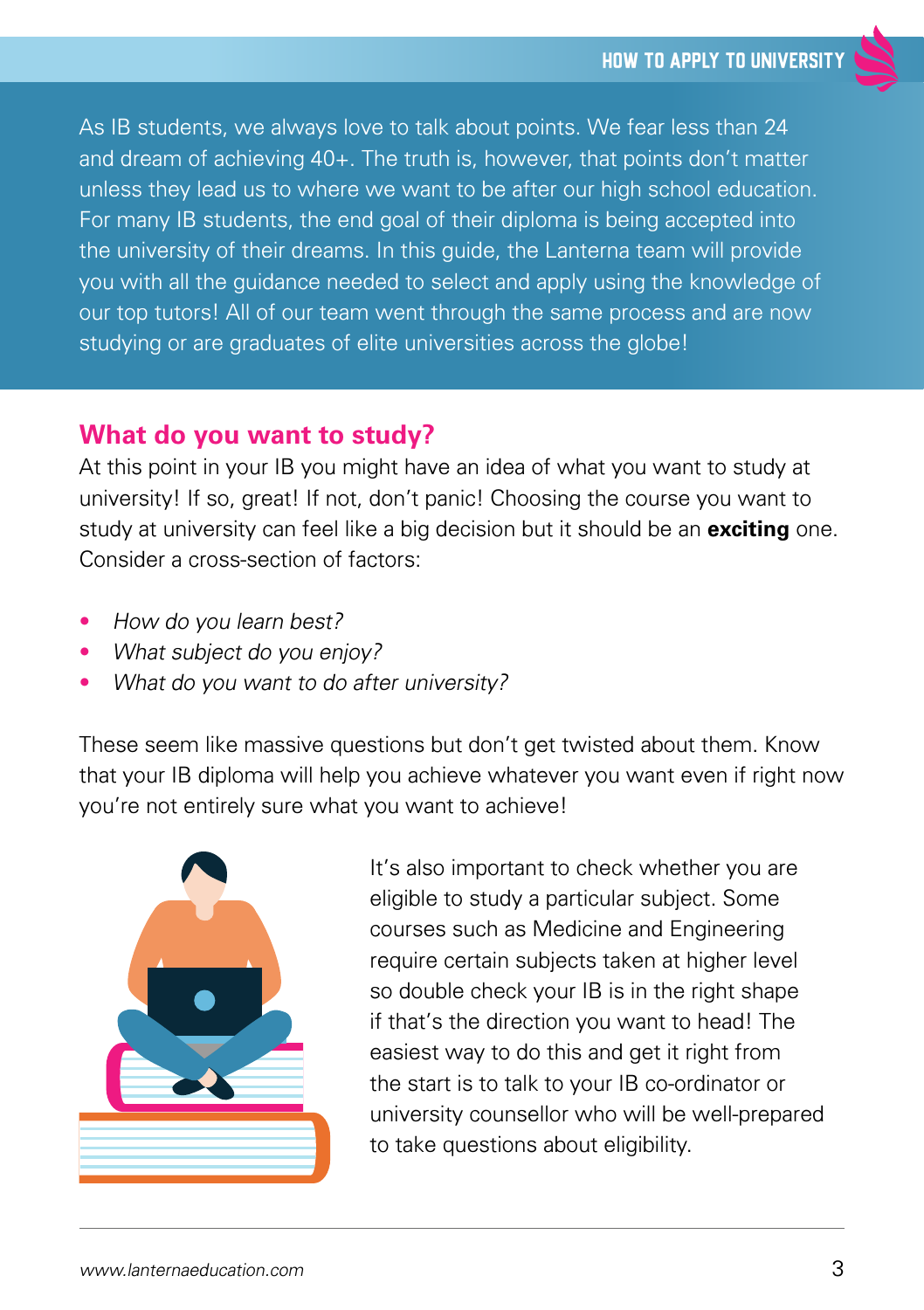#### <span id="page-3-0"></span>**Where do you want to study?**

As an IB student, you are tremendously lucky to have the world open up to you! You can study for a degree across any continent! In this guide, we'll explore the processes for applying to the popular destinations of the **UK, US, Canada, Germany** and the **Netherlands!** In all of these cases, the key to understanding where you want to study is **research!**

#### **Online**

Find out as much as you can about the course structure and content as well as the **entrance requirements**. As we will discuss later, some universities only require your IB grades but others need you to complete other tests. Seek out university forums, YouTube videos and blogs! These can be a fantastic way of looking through the eyes of current students! Could you see yourself in that city or campus? There is a tonne of useful information out there but take some of it with a pinch of salt - universities are required to 'sell' themselves to you! That's why it's also a good idea to seek out advice...

#### **In Person**

Talk to your teachers at school or perhaps the university counsellor if your school has one.

Many schools have an **alumni network** where you can reach out and ask about their experiences at the universities you are interested in. Rack their brains, ask for honesty. Although you'll get good information online from the universities, you'll only get fully accurate advice from people who have no incentive to 'sell' the university to you.

#### **Open Days**

If you can, attend university open days! You will never really get a feel for a university if you don't visit it. For example, you might think you'd love a city university, but then visit a campus-based univeristy and find you love it! Equally, when it comes to getting the motivation to apply, meeting students in person, hearing about the course, student societies, the night life—all these things can propel you to apply! Make sure you ask as many questions as you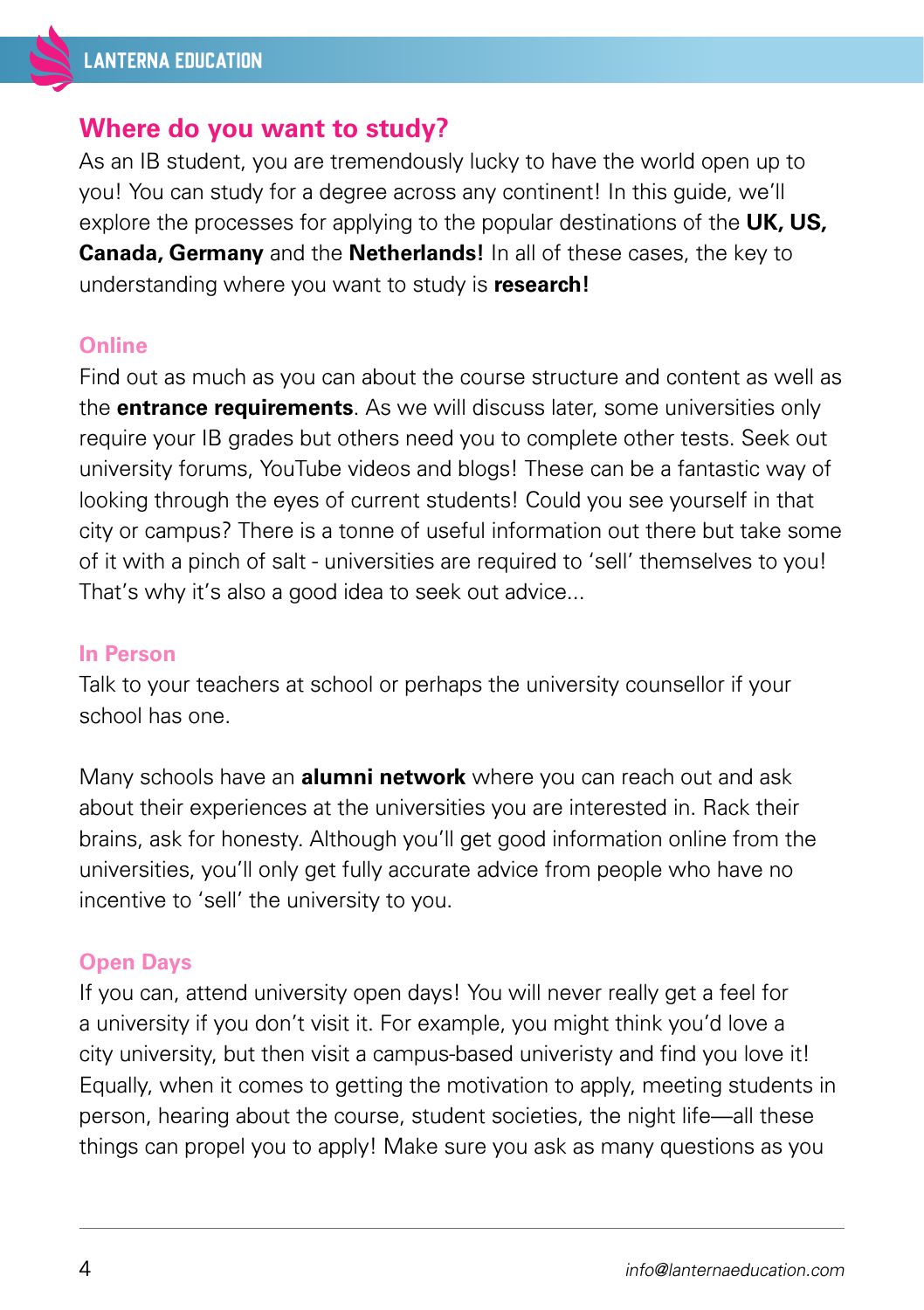can and meet up with current students! You can inquire about how the course is structured, where you might live as well as tips for applying!

The best advice is to **make sure you reflect** on these open days. You could even have a special notebook devoted to writing down your thoughts surrounding university applications. How did you feel? Attempt to visualise what your day-to-day will look like. How are the dorms? How do the people seem? Try to not fall in love with small things, and always make sure you're thinking about the bigger picture. Could that be your home for the next 3 or 4 years?

Open days are obviously a good way to visit universities. If, however, you've missed some or you can't get there, don't panic. University admissions staff are usually more than happy to set up a little tour around campus for you. In some ways, this can be even better than visiting on an open day. There is nothing quite like visiting a university in the full flow of term to know whether you would fit in there.

Also, make use of the university admissions officers. Why not give them a ring? They're available to answer any questions you can throw at them and are a great resource if you find yourself confused about an admissions process.

Still unsure? We've got a number of [YouTube videos](https://www.youtube.com/watch?v=2Ys6XWHASXQ&feature=emb_title) on our channel that explore how you might come to a decision regarding where you want to study!



A small note…

Make sure you **double check the language requirements** for all universities that you are applying for. Some will require evidence of a certain level of proficiency sometimes measured through a test.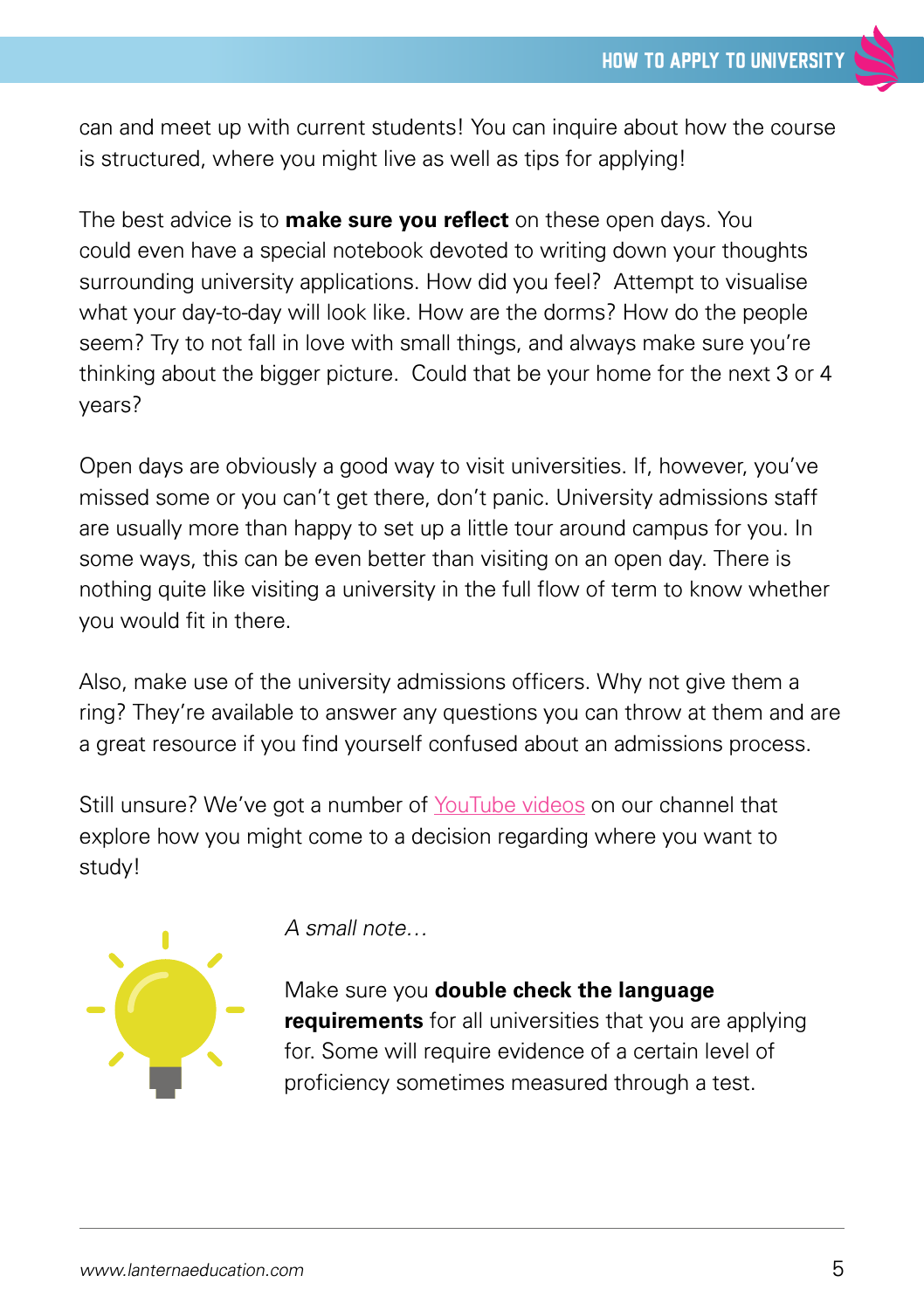# <span id="page-5-0"></span>**Applying to UK Universities**

The crucial word when it comes to applying for UK universities is **UCAS.** You can choose five universities to apply to, and your whole application goes through the UCAS website.



Be sensible here. Don't over or underestimate your ability. It's sometimes worth sending an application to a school that you think is slightly above how you're working at this point in case you excel in your exams or if there is some flexibility on results day! At the same time, if you fail to reach your predicted grades, make sure you have applied to a university on the lower end of your likely grades.

A configuration we find works well is to apply to one university that may think is a little out of your reach, two or three which require your predicted grades, and one or two universities that require below this so you don't end up with nothing if you have ambitions of definitely heading into university straight after the IB. Another lovely thing about the IB is that the results come out a lot earlier than the UK equivalent (A Levels) which gives you time to talk to schools about your application if things go differently to how you expect!

On UCAS, you'll fill out one form and put down your predicted grades, upload a personal statement and include one reference. You don't need to worry about the reference - your teacher will complete that - but you do have to ask them to write it.

The personal statement, however, can make or break your application! In only 47 lines of text, or 4000 characters (around 500 words), you've got to 'sell' why you're a good fit on the course you want to study! Be aware: the same personal statement is sent to all the courses you are applying to. This means that you can't apply to five totally unrelated courses and instead should focus your application on a certain area and ideally the same subject!

Many universities publish the kind of things they want students to show in their personal statement on their websites. Use this information and filter it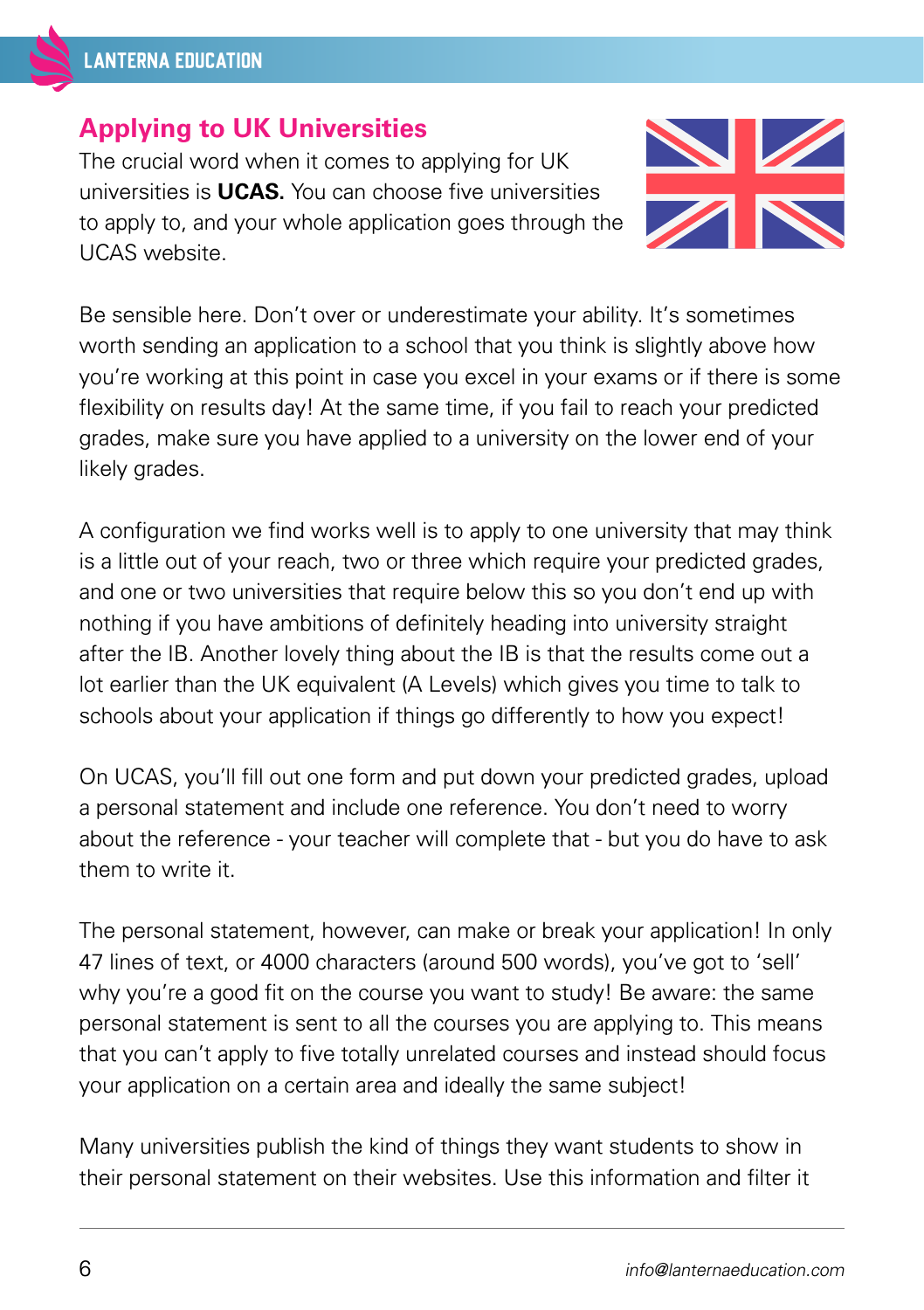<span id="page-6-0"></span>into your application. The structure many of our team find works best is a fourpart personal statement of around five paragraphs.

# **How to write a Personal Statement**

#### **1. State Your Purpose**

Make very clear in your introduction what it is you want to study, and (briefly) why you want to study it. A top tip is to avoid being cliché - you want to grab the admissions officer's attention. Originality is key!

#### **2. How have you come to the decision to choose your course? What has prepared you to take it on?**

#### **a. School Work**

- How has your studying so far led you towards your course choice?
- Are any of your IB subjects particularly relevant to your course?

Don't be afraid to be specific - talk about which topics/modules (ideally relevant ones) that you found especially interesting, and why. Give **evidence** of how you gained the key skills to succeed on your course.

If you did your extended essay on a topic relating to it, talk about it. If you haven't yet done your EE, choosing your EE topic related to the degree that you want to study is a great choice!

#### **b. Outside of School**

How have you gone out of your way to learn about your subject of choice **beyond** just school? Examples of this might include:

- Reading books/articles not on your school reading list
- Attending any talks/events/conferences/ museums/exhibitions on your subject
- Seeking relevant work experience
- Talking to experts in the field

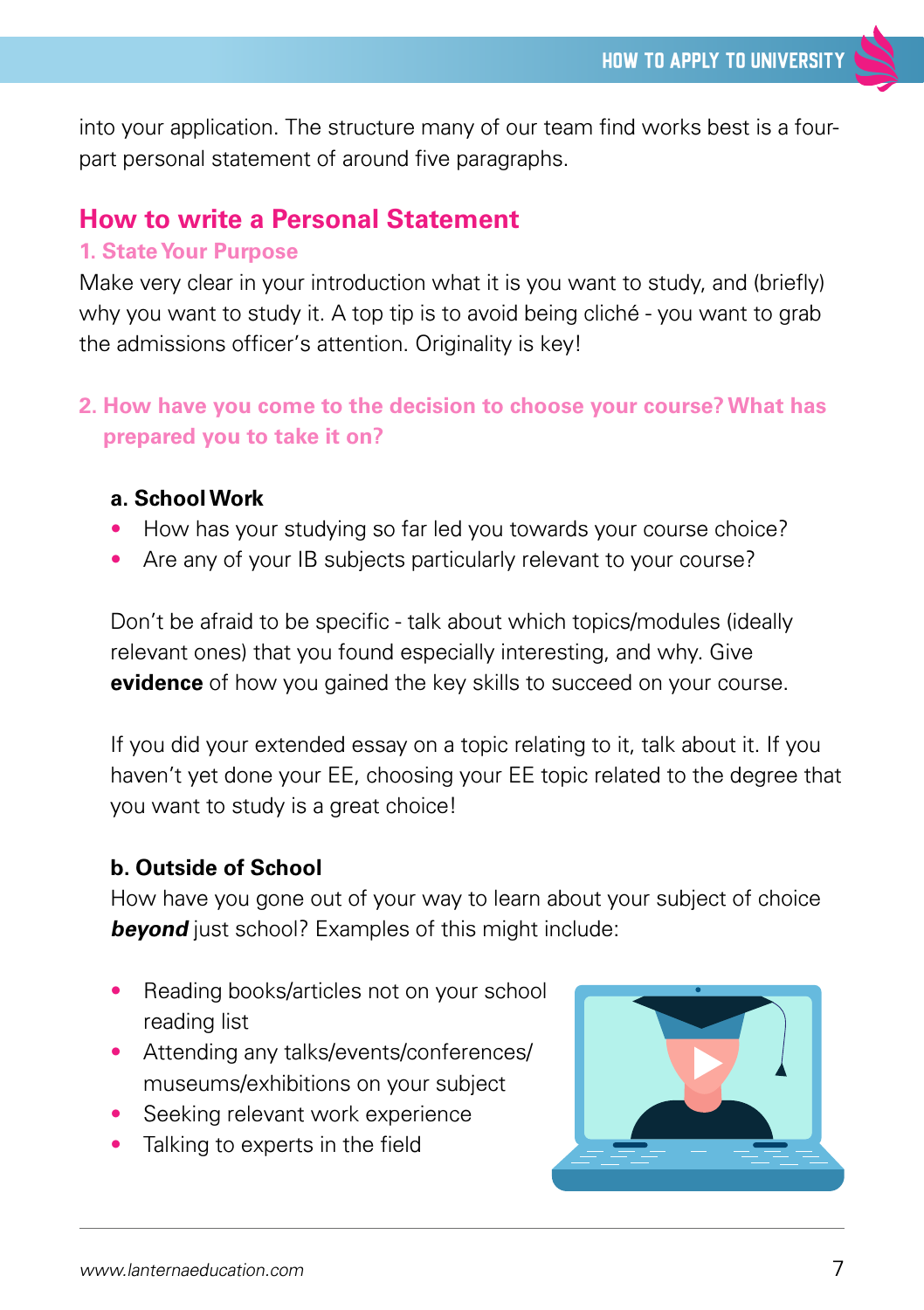#### **3. Extra Curriculars**

Use this section to show that you are an interesting individual who is capable of successfully pursuing several interests at once. This shows the ability to manage your time well and is a skill which all successful university students must have! Make sure to mention your most impressive pastimes; clubs, positions of responsibility, charitable efforts…CAS activities are perfect to pop in here! Don't go too overboard here - generally this should make up at most 20% of your overall application. Unlike the US, the UK cares mostly about how good of a fit you are for the course, and not who you are as a person overall. Mention your top activities and how they may make you a better student - no need to list all extracurriculars you participated in over the last 3 years.

#### **4. Summarise, Conclude**

Briefly restate why you want to study your course, and why you are a strong applicant. Be concise, and make sure this sentence makes an impact - it will be the last thing the admissions officer reads, so leave a lasting impression!

As mentioned, some courses require more than your predicted grades and a personal statement. If you want to study medicine, nearly all degrees use an **admissions test** as part of their entry requirements and note that the personal statement is far less important than these. There are three admissions tests. Applicants may sit different combinations of these tests according to the medical schools they intend to include in their application. These are the BMAT, UKCAT and GAMSAT. It is easy to find out which test you need for the university you wish to study Medicine at. If you want to know more about the process, we have a [whole blog series](https://www.lanternaeducation.com/ib-blog/uk-medical-school-applications-interviews) on the process.

At Oxford and Cambridge there can also be entrance exams to study for. This information is always available on the UCAS website. Moreover, for Medicine and a small number of elite universities (including Oxbridge) you may be asked to come **for an interview**. Many of our team have studied multiple degrees at these incredible places. If you want to find out more about the interview process, and read some of their top tips; head over to [our blog!](https://www.lanternaeducation.com/oxbridge-interview-tips)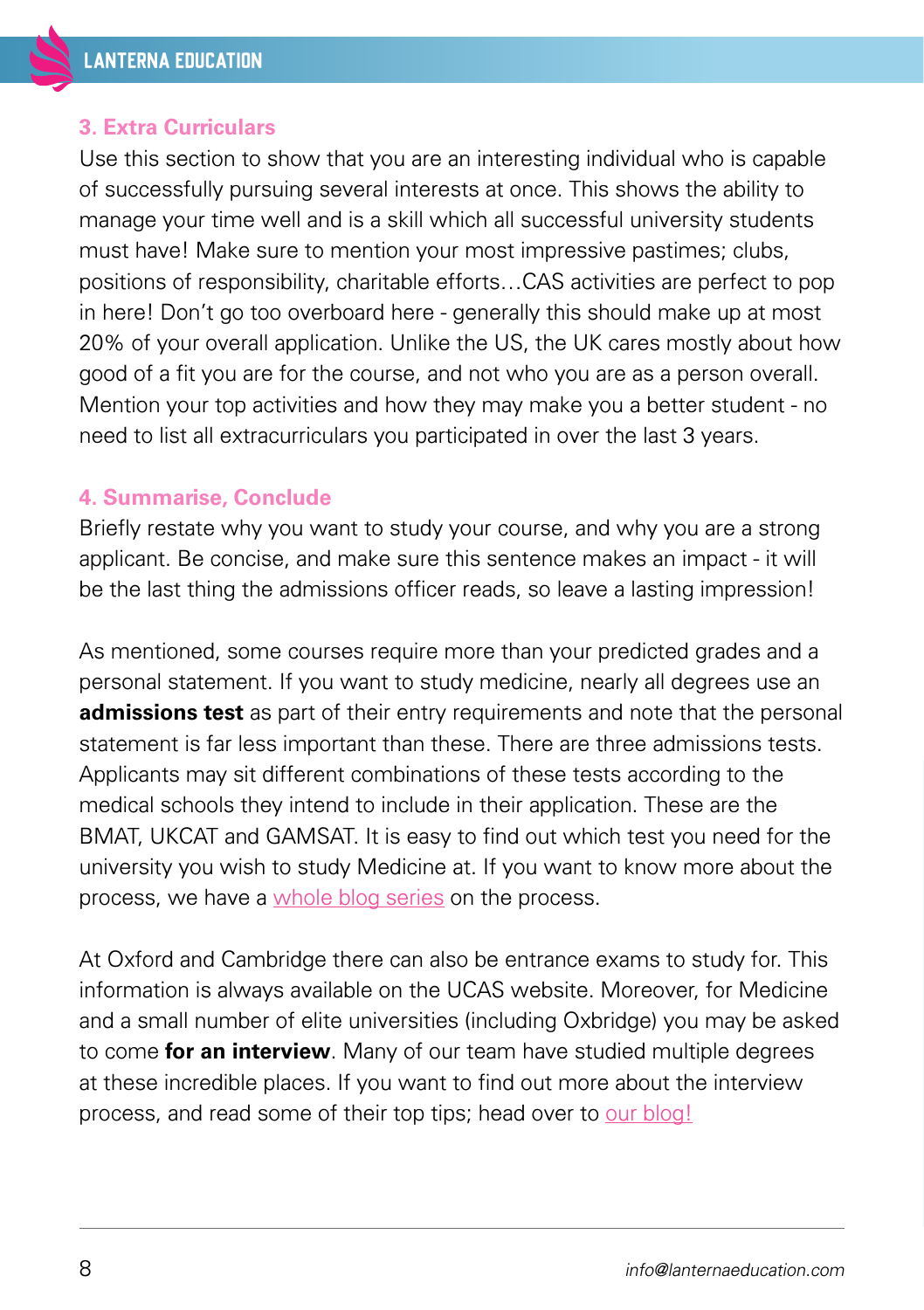Once you've sent off your applications, you will start to hear back. The deadline for applying to Oxbridge, medicine, dentistry and veterinary sciences is in the Autumn (mid October) and for all other universities in January. You will hear one of three things from each of the universities you applied to:

- **Conditional Offer:** The university wants you but to attend in the Autumn you have to achieve the offer they have set (e.g. 36 points, 6,6,5 higher level)
- **Unconditional Offer:** This is rarer than the above, but it means that if you firm this choice you will be attending the course and your admittance doesn't depend on your final IB exams.
- **Rejected:** This is what we hope to avoid but if it happens, don't worry! You have four other options, or you could even reapply next year!

Once these have come in, you must make a second choice - which offer to choose as your 'firm' and which to place as your 'insurance'. Firm indicates it's your first choice, insurance denotes it will be your back-up. All other offers must be declined! If you meet your firm offer, congrats you're off to school there. If you miss it and meet your back-up, then you'll be off to that university! Think smart when you make these choices. There is no point in putting your 'insurance' as a university with very similar requirements to your 'firm' choice. Make sure your insurance is there in case things don't go exactly as planned in exam season!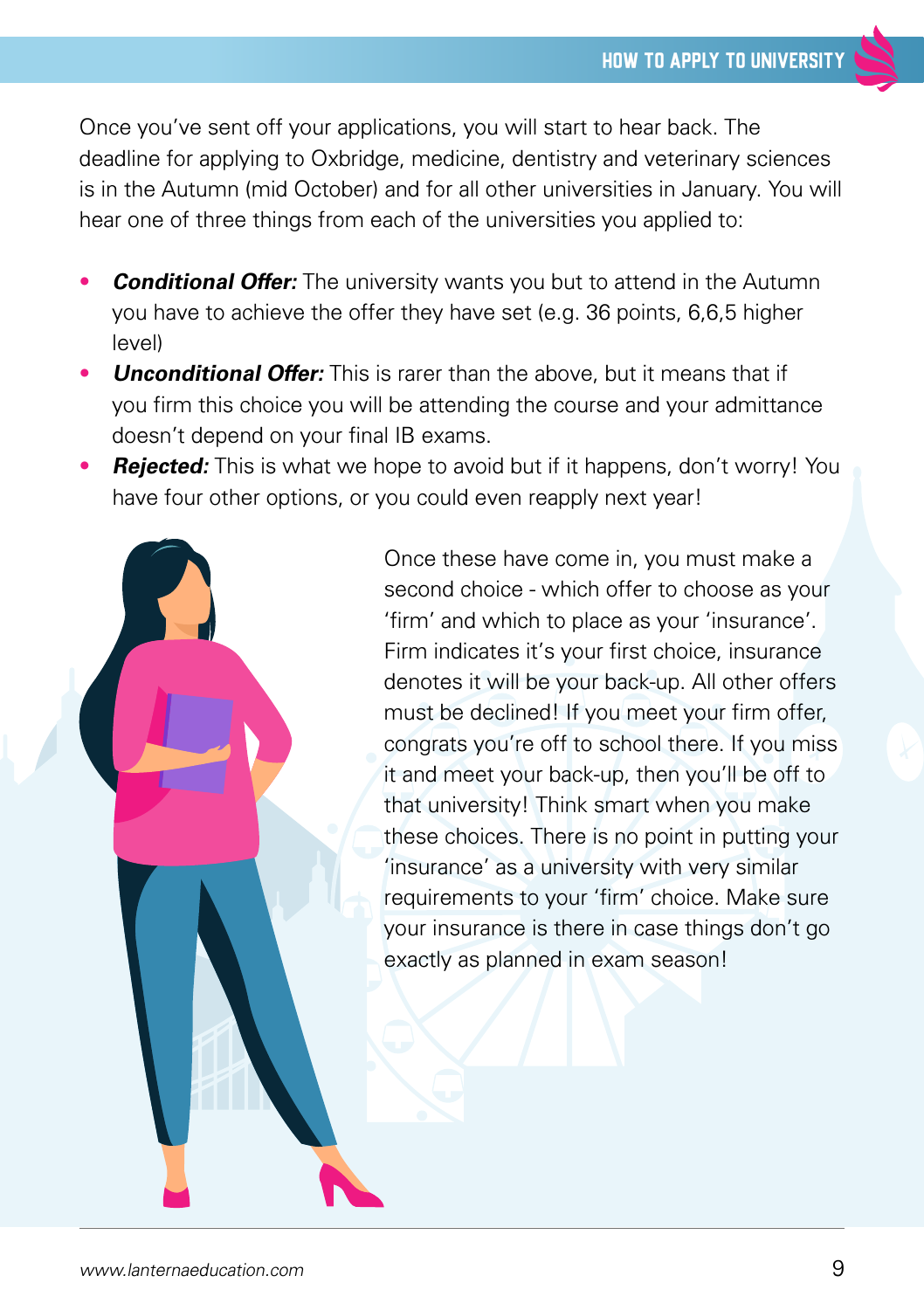# <span id="page-9-0"></span>**Applying to US Universities**

The US doesn't have a centralised application system like in the UK so each student must apply to each university individually (regardless if it's a private or state college). The common application, however, can make



the process easier and allows students to apply to more than 600 institutions through a single application process, although some institutions might still have additional requirements and many are still not on it, so it's not quite as centralized as UCAS.

Each university has its **own admission standards** and way of assessing your application. Lots of courses require you to submit written work as part of your application: whether this is essays you have already written and had marked as part of your schoolwork, or original essays on topics prescribed by the university itself. Find out early what these requirements are, and make sure that you leave yourself with plenty of time to prepare. If you are asked to submit schoolwork, speak to your teachers and work with them to select work that fully shows what you are capable of.

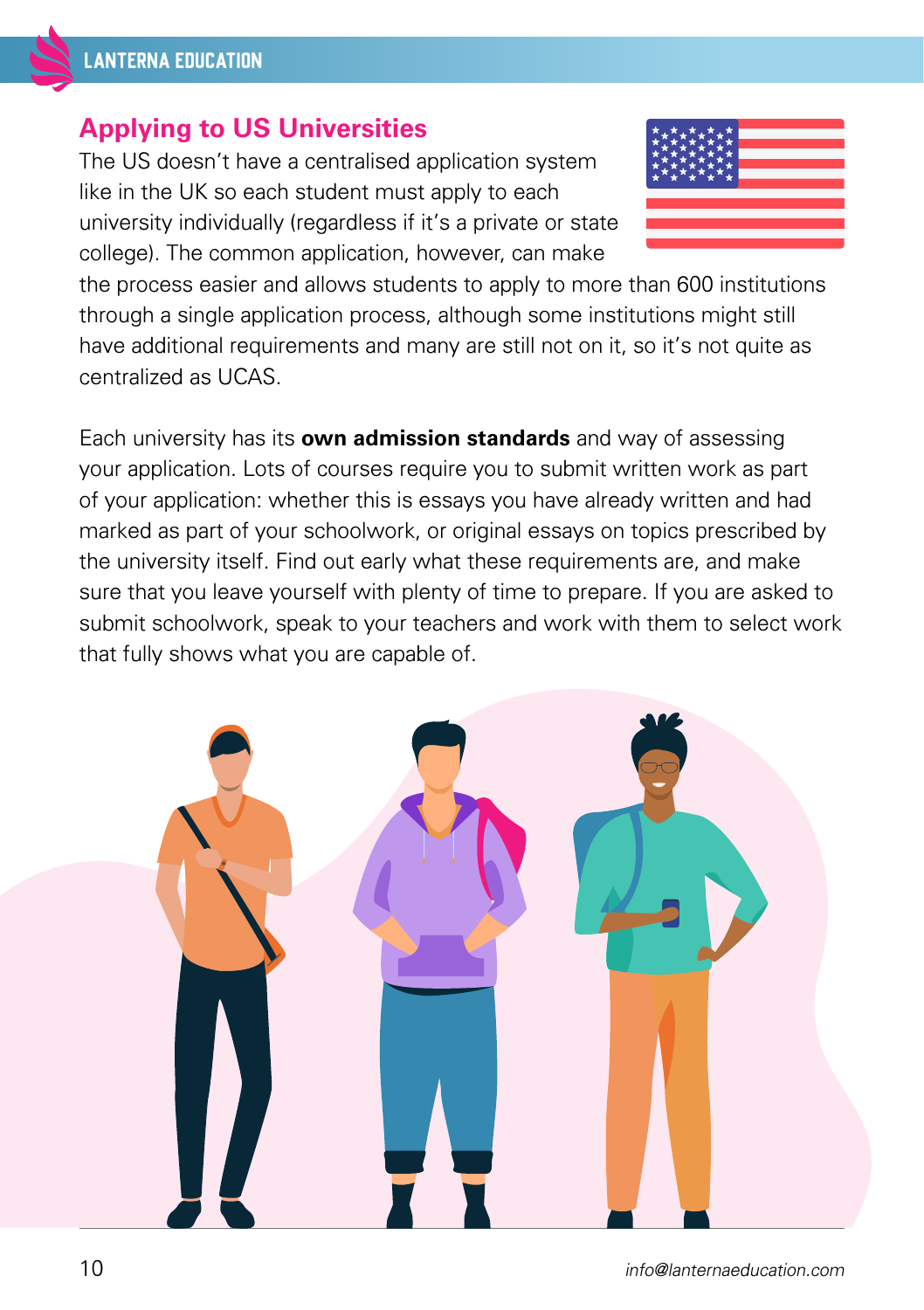In many instances, you will be able to apply to a university using just your IB exam results. However, there are quite a few exceptions to this. Many schools will also require you to take an additional test; **an ACT or SAT**. There is a great deal of excellent information online about how these work and how to succeed in them It is also worth noting that the majority of US schools do not set an IB requirement. Instead, the combination of your ACT or SAT test scores, predicted grades, CAS, EE and additional submitted material will be weighed up. The US has a more holistic approach to university admission.

Make sure you are familiar with the timeline for applications as it's on a slightly different one to the UK system - applications tend to be handed in slightly earlier. This also means that predicted grades are a big part of the application process and admissions are based, at least in part, on these. You'll then hear back from your universities, and unlike the UK you will often be given unconditional offers. This means that theoretically it does not matter how you do on your IB exams, you'll still have your place at that university! However, in practice this isn't always true. If a student's final IB scores are significantly below the anticipated grades submitted by the school, a university is able to withdraw its offer! Additionally, by scoring particularly well in a certain course in the IB you may earn university credits that allow you to skip classes in university. So, by getting a slightly better score on your IB you'll have more free time at university! The same is often true for Canadian universities

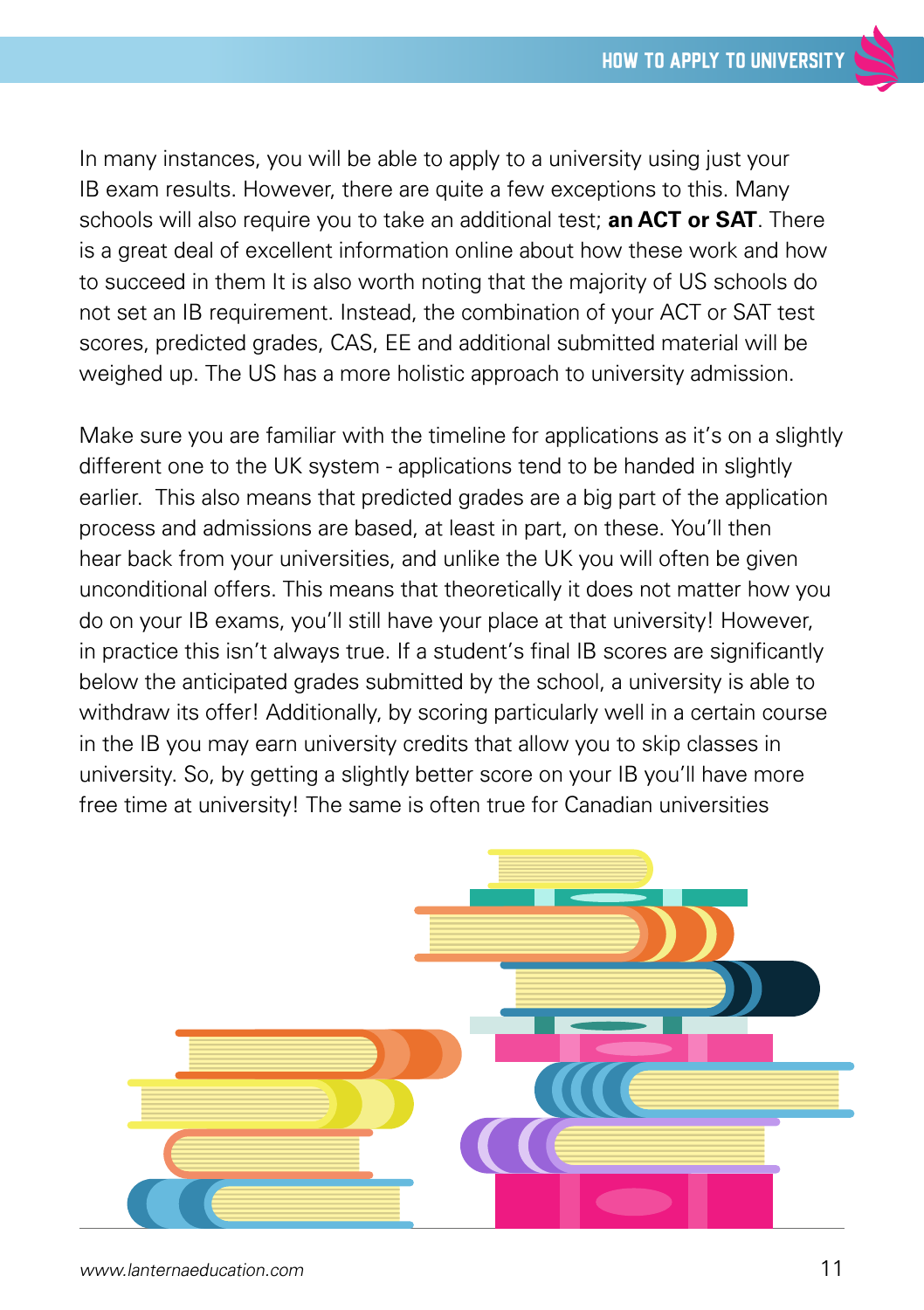## <span id="page-11-0"></span>**Applying to Canadian Universities**

Canada is a popular destination for IB graduates. With a wide array of top universities and an enviable way of life, more and more graduates are heading to study there.



Like the US, Canada has a mixture of public and private institutions as well as **no centralised application procedure** except for in the province of Ontario (much like the common application but for public universities in Ontario).

This means most applications are completed online and consist of predicted grades, recommendations, essays and test scores. Be aware that these vary from school to school. Like the US, the timeline is slightly earlier which again means the strength of your predicted grades is important to admission. It is also worth noting that like the US, you can gain first year 'credit' at some Canadian universities if you perform well in your IB exams!

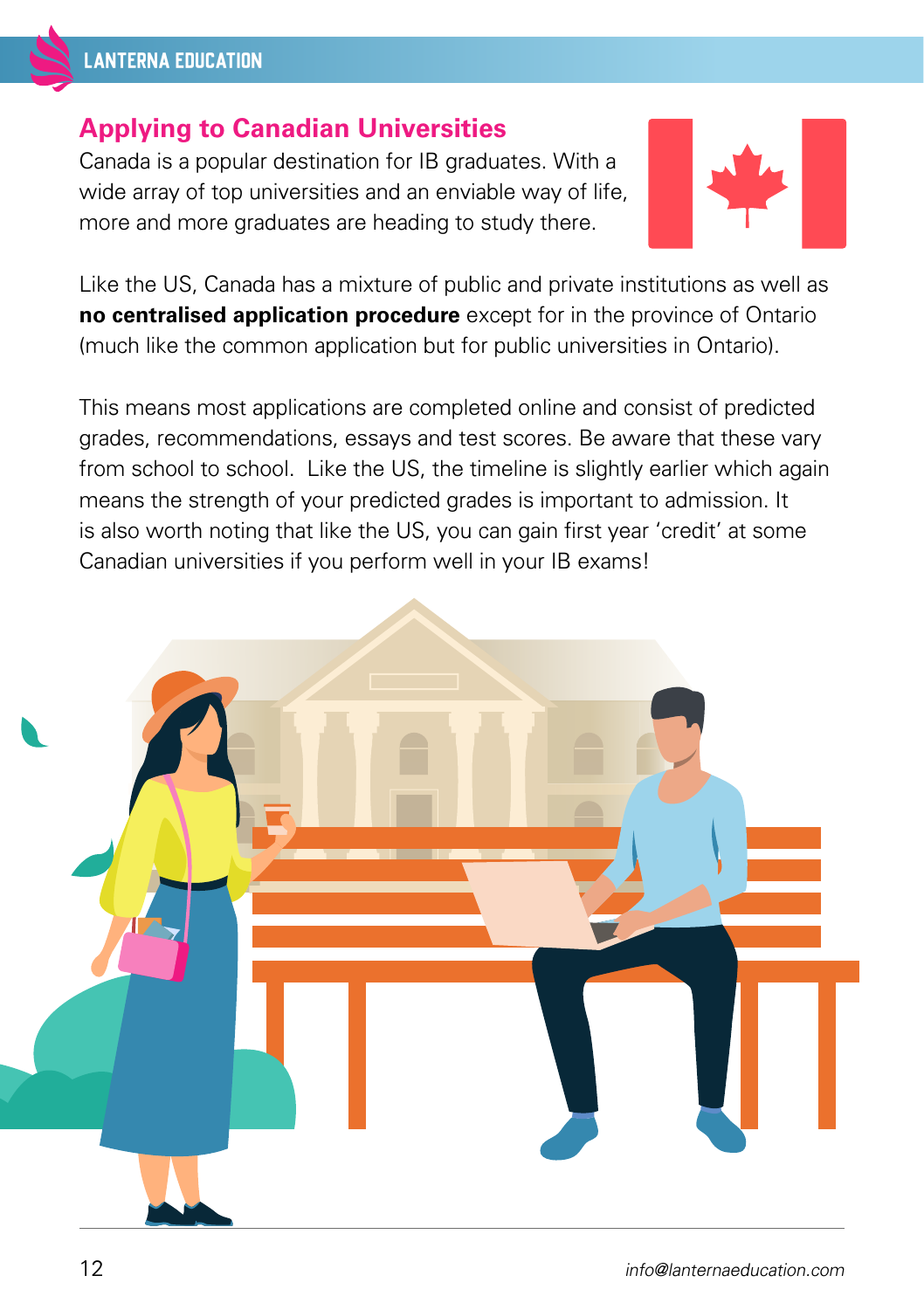# <span id="page-12-0"></span>**Applying to German Universities**

The application process in Germany can be **quite complicated** and varies widely between degree programs. Some types of courses have their admissions determined by individual universities whilst for some the

application process is nationwide. You should be aware of which one of these two streams the course you want to study falls on as well as the language requirements for the course.

To be able to study in Germany you generally need a Hochschulzugangsberechtigung (HZB) or "higher education entrance qualification". For most students in Germany this is the Abitur but the IB can also be used for admittance. If you are an international student, you must obtain a statement of comparability directly from the university. In some cases, the quality of your IB diploma may not be enough for a certain subject are and so you have to take a preparatory course at a Studienkolleg and after a Feststellungsprüfung (an assessment test) for the subject you wish to study. Upon completion, you can then apply across Germany for the subject you wish to study.

Students who are interested in applying to Germany are advised to confer with their university counsellor and start the application process early due to the number of hoops applicants may be asked to jump through. This shouldn't put you off - just be aware that the process is not as straightforward as in the UK! Did you know? At public German universities outside of Baden-Württemberg, there are no tuition fees!





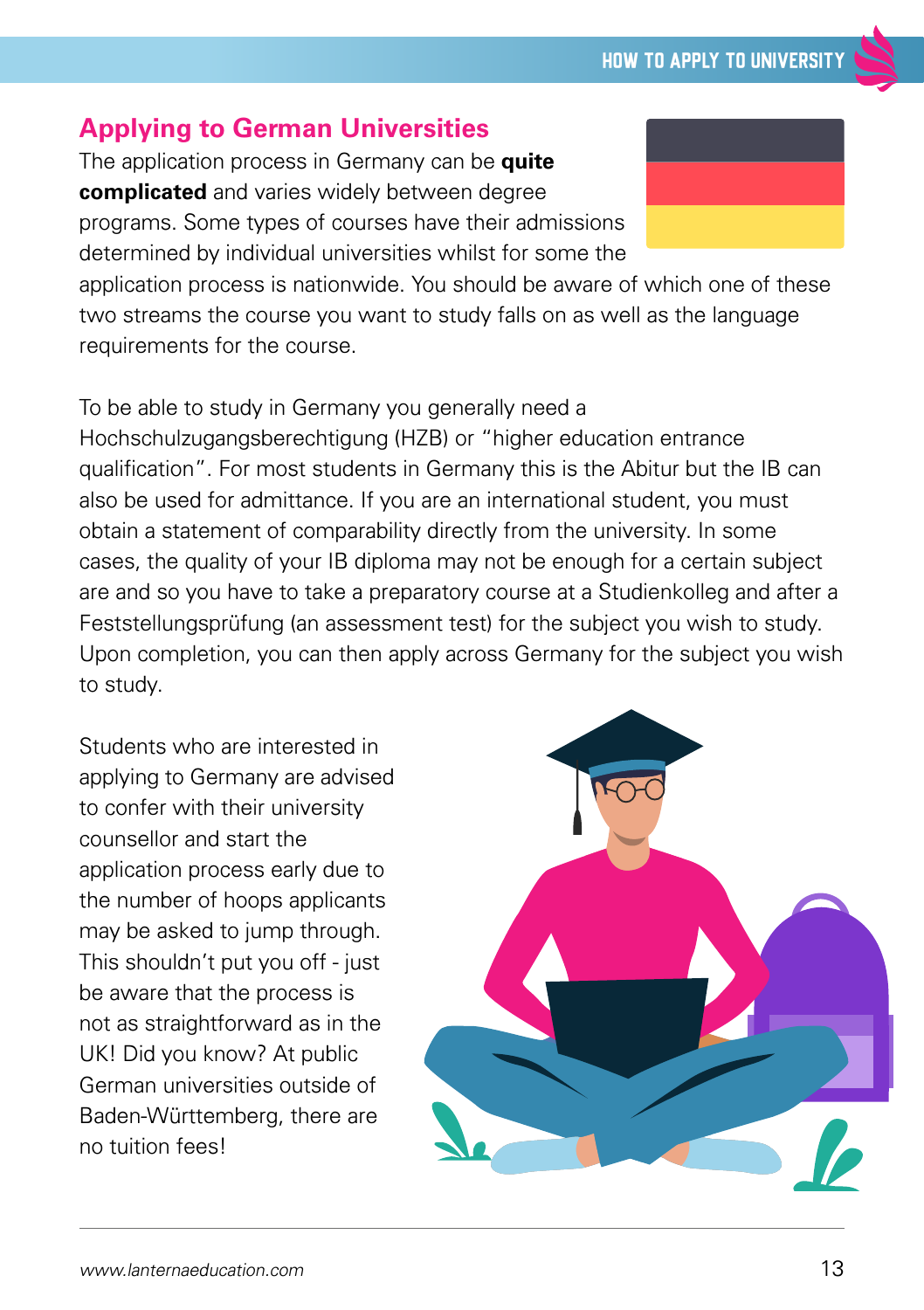### <span id="page-13-0"></span>**Applying to Dutch Universities**

The Netherlands is fast becoming one of the top IB graduate destinations not least because of the relatively cheap cost, wide number of courses available in English as well as the use of English



across the country! Indeed, a large number of Dutch universities have partnerships with universities around the world so even if you're not interested in spending three years there, there may be opportunities to study abroad for one year if you choose to study elsewhere!

In the Netherlands there are three types of universities: private, governmentapproved and government-funded. Usually, to enter a bachelor's degree at a Dutch university you have to apply directly to the programme at the university you are interested in (note: application processes can vary widely between subjects at the same Uni!)

It's also worth mentioning that Dutch university **acceptance rates tend to be higher** than those in Germany or the UK. This is because a significant number of students fail the first year. It may be slightly easier to get in,but be prepared to work if you want to stay on!

As with the advice for German universities, it is worth doing your research early to make sure you are not tripped up by a specific application process!

#### **Going Forward...**

Want to find out even more information about the application processes? The IBO publishes some very handy guides that go into even more depth regarding the application processes for each country. Make sure you consult with them to double check you're heading down the right path!

If you're looking for further assistance with applying, check out our online private tuition service. We can pair you with a tutor who is studying the course or is at the university you wish to study at! They are available to give advice on the process and your application!

#### **Best of luck with your applications from all the Lanterna Team!**